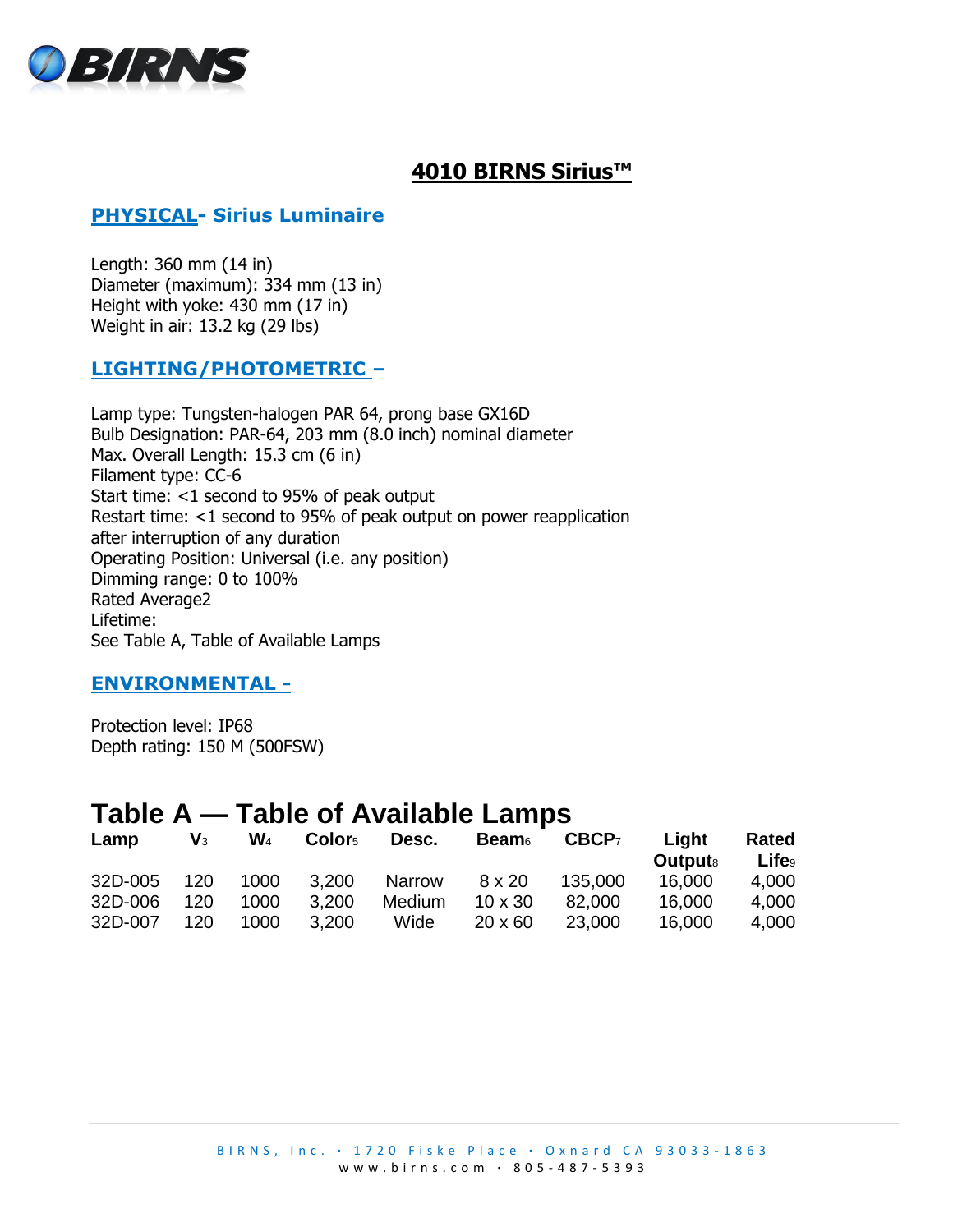

### **ELECTRICAL-**

Input voltage: 120 or 240 VAC or VDC Wattage: 100, 150 or 250 watts Supply frequency: 50 or 60 Hz Cable size: 16 AWG type SO, 3 conductor (standard) Cable current rating: 12 amperes maximum Cable voltage rating: 600 volts maximum

### **MATERIALS – Sirius Luminaire**

All Housing Parts: Tempered cast aluminum, type 356-T6, hard black anodized per MIL-A-8625, Type III, Class 2; vacuum impregnated per MIL-STD-276; and painted with BIRNS Yellow (primer + 2 coats) enamel paint Lens: Tempered borosilicate glass O-rings: Buna-N, 70-durometer, black N674-70 Connector body: Glass-reinforced epoxy (GRE) 52G-012 Connector pins: Brass 360 per ASTM B16, gold-plated per MIL-G-45204

### **MATERIALS – Power Cables**

Connector locking sleeve: Black Delrin (homopolymer of polyformaldehyde crystalline acetal resin) Connector body: Polychloroprene (neoprene), black, vulcanized to 70 durometer Connector sockets: Beryllium copper, gold-plated per MIL-G-45204 Cable: 14 AWG, 3-conductor fully annealed stranded bare copper per ASTM B-174. Available in these options: **Super-Vutron**: Chlorinated Polyethylene (CPE) jacket; Ethylene Propylene Diene Monomer (EPDM) insulation; yellow jacket **Aquaprene:** Polychloroprene jacket; Styrene rubber (STR) insulation; black jacket